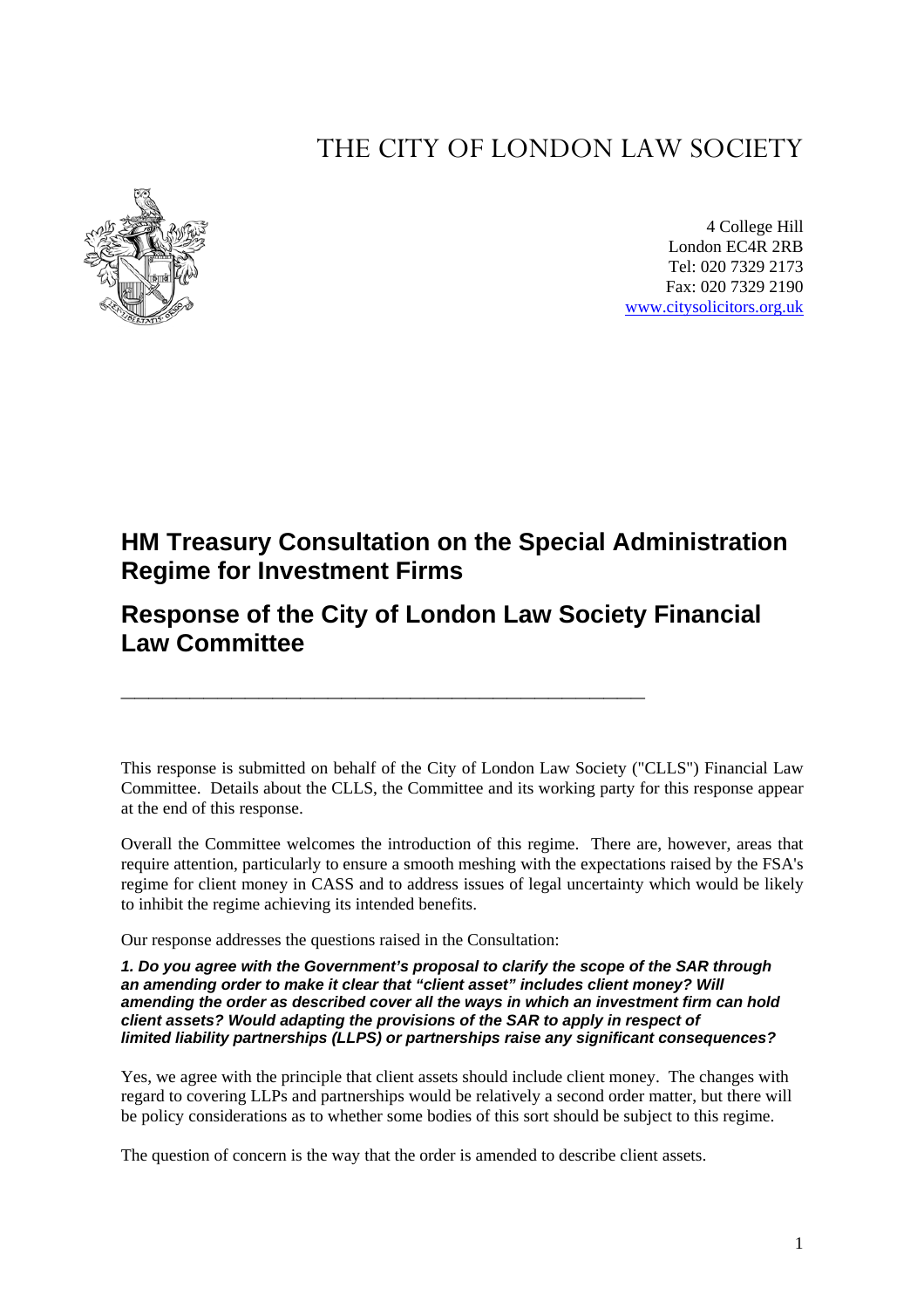#### *2. Do you agree with the proposals for initiation of the SAR, as set out above and in draft regulations 4 to 8?*

We are in agreement with the proposed approach.

#### *3. Should the scope of Objective 1 be amended in either of the ways as set out in paragraph 2.23?*

We consider that Objective 1 should be amended in the following ways:

To allow priority to be given to the return of segregated client assets;

To allow a series of partial returns as disputes are resolved, with an obligation to seek to return as much as is prudent on each occasion. This would be essential to prevent delay in distribution of assets which do not fully meet claims, pending the resolution of all disputes (both disputes as to which clients may claim on a pool and as to whether further assets should be included in a pool). We believe this is essential to achieve rapid distribution of the majority of segregated assets (eg where there is a shortfall in a client account holding assets of several clients in a pool) and also to enable non-segregated assets to be dealt with.

To ensure that the definition of client assets and the obligation to identify and return such assets works consistently with the approach in the FSA's CASS sourcebook as applicable from time to time.

#### *4. Do you agree with the bar dates proposal as set out in draft regulation 11?*

We believe the bar date proposals are essential to make these distributions feasible. In the context of sequential distributions, the choices are to have a single bar date at the time of the initial distribution or to have a series of bar dates, but with right to share only in distributions after a claim has been lodged. We believe that the ability to make sequential distributions is desirable and that the administrator should be allowed to retain a small proportion in reserve so as to be able to make adjustments on the final distribution to reflect the correct ultimate proportions.

It is also important to state the consequence of missing a bar date. We believe that proprietorial claims that miss a bar date should be provable as unsecured claims in the insolvency. The reference to the insolvency rules is not entirely clear.

However, if it turns out there is in fact no shortfall, claims that missed a bar date should be reinstated.

We also consider it would be more appropriate, if court approval is thought to be needed, for it to be given at the point when a bar date is set. Administrators deal with distributions to creditors without need for the distributions to be approved by the court and we do not think it is appropriate for the court to become concerned in approving the amount and timing of a distribution in the normal course. Such a court hearing would be very expensive if it were to examine the methodology and its application in detail.

#### *5. Do you agree with the allocation of shortfalls proposal as set out in draft regulation 12?*

We consider that the general principle in Regulation 12 is correct, but the detail of the Regulation requires considerable work to provide a fair and workable scheme.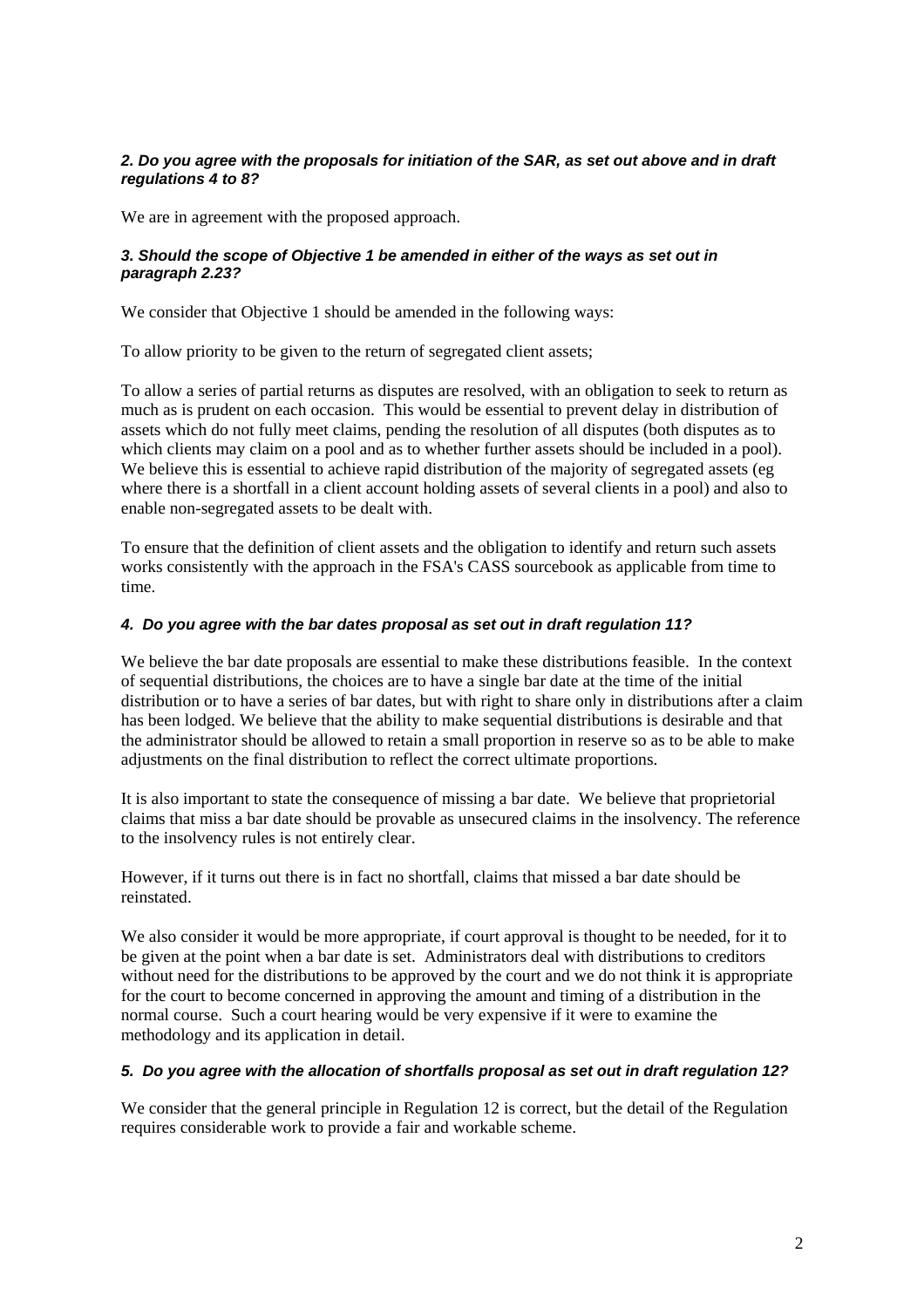First, we do not think these proposals are consistent with the netting approach to pay out indicated in paragraph 2.24 and Regulation 12 should be adapted to reflect this.

As a general principle, where a client has deposited assets which it holds on behalf of its own clients or over which it has granted rights to third parties (whether by way of charge, assignment or other transfer), the rights of the clients' clients or other third parties can be no greater than those of the client itself.

Where there are competing claims as between a primary client and persons claiming through it (or between rival derivative claimants) we suggest there should be a power for the administrator to pay the money into an account acceptable to those parties or into court and that this would discharge his duties to make a distribution, leaving those parties to settle their entitlements at their own expense.

We have suggested language in Regulation 12 that addresses the above points.

Where a shortfall arises from an inadequacy of client assets in the relevant pool, then the third party should be entitled to participate in the same unsecured claims as are available to the primary client.

We do not think that as regards security interests Regulation 12(3) expresses the second concept entirely correctly. To the extent that a security claim cannot be satisfied out of assets in an omnibus account, it is likely that the security interest in its terms will also extend to any unsecured claim which the client has against the investment bank as a result of the shortfall in assets. The language of the section indicates that the security would fall away and the language should be adjusted to make clear that all that is intended is that the claim of the security holder against the assets in the omnibus account cannot exceed what the client would recover if there were no security in place.

In addition, we believe that Regulation 12 should apply where there may be a shortfall and that it need not be certain that there will be a shortfall for the rules to be operated. This is because whether there actually is a shortfall may itself depend on the outcome of separate disputes, which might result in additional assets being credited to the omnibus account and it would be wrong for the distribution of available assets to be delayed until those disputes are resolved.

#### *6. Do you agree with Objective 2 as set out in draft regulation 13?*

We agree with this objective. However, the current definition of "market infrastructure body" in Regulation 2(1) is not sufficiently comprehensive. The investment bank will not always have a relationship to an investment exchange or securities settlement system through a market contract or a market charge but as a member or participant in the relevant body and the investment bank's duties may be set out in the "default rules" or "default arrangements" section of the body's rules. We have suggested a small amendment to the definition in Regulation 2(1) to address this.

Systems, such as CREST, do not have "default rules" under section 188 of the 1989 Act - as they do not enter into market contracts (see regulation 8 of the Financial Services and Markets Act 2000 (Recognition Requirements for Investment Exchanges and Clearing Houses) Regulations 2001). However, such systems are likely to be "designated" under the SFRs and will have "default arrangements" within the meaning of regulation  $2(1)$  of the SFRs - which are designed to limit systemic and other types of risk which arise in the event of a participant's default. We think it would be appropriate, and consistent with the policy objective behind regulations 10(1)(b) and 13, if the concept of "default rules" in regulation 13(5) included "default arrangements" within the meaning of regulation 2(1) of the SFRs. We have suggested amendments to Regulation 13 to address the position of systems such as CREST.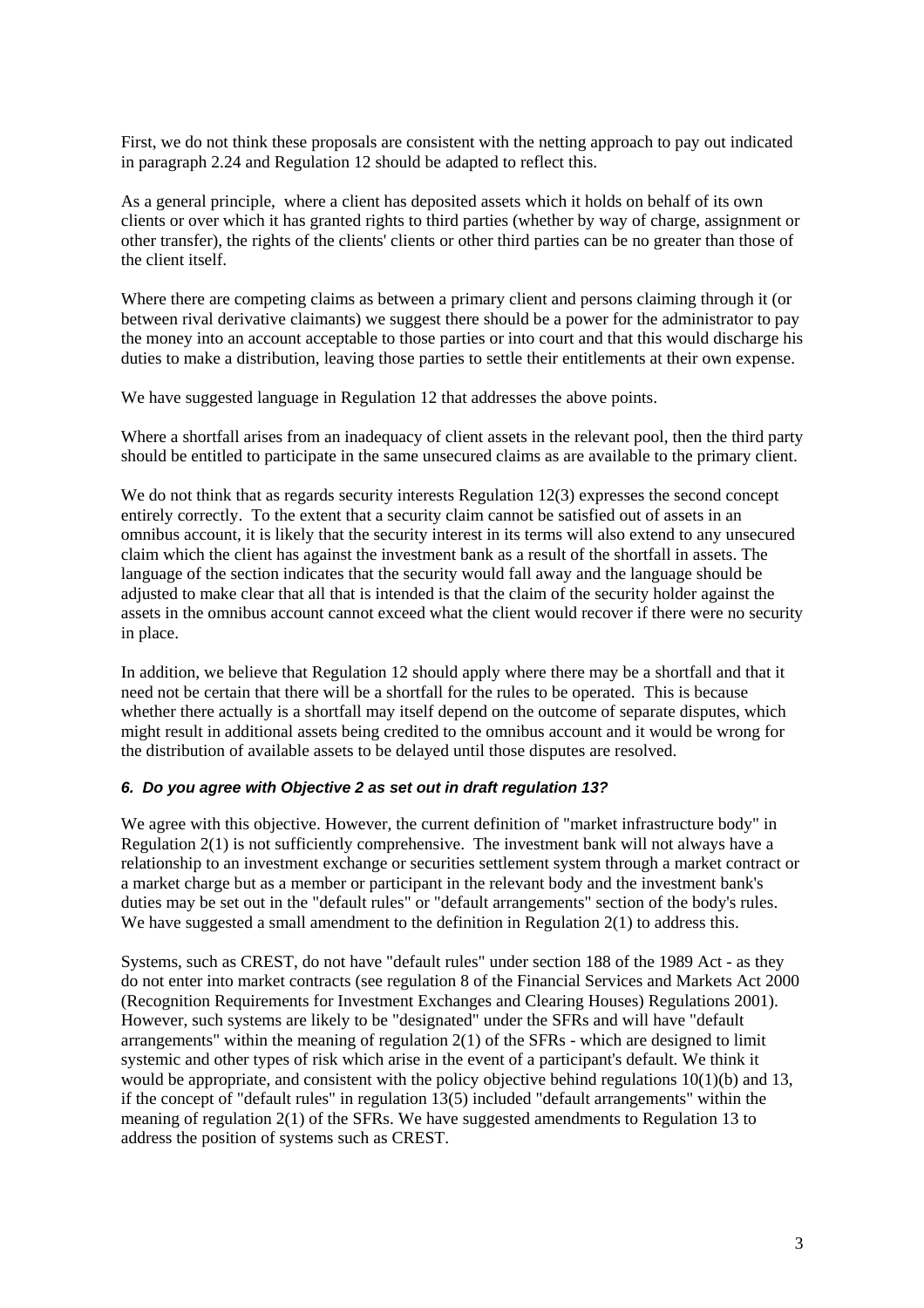#### *7. Do you agree with Objective 3 as set out in draft regulation 10?*

Objective 3 is in effect the normal primary administration objective. We believe that the commencement of this process makes it highly unlikely that objective 3 (i) as set out in Regulation 10(1)(c)(i) can be achieved in the case of an investment bank and it would be important to acknowledge this in the objectives. We therefore think that this objective should be to rescue as much of the business of the investment bank as practicable in one or more going concerns. While this does not preclude rescuing the bank itself, it rightly places emphasis on rescue of business activity rather than a particular legal entity.

We also think that there needs to be consideration in Regulation 10 as to whether the objectives are ranked or equal. Objective 2 appears to be an on-going objective and at times objectives 1 and 3(i) could conflict. We think it should be specified that Objective 1 should be given priority, except where a business holding client assets is hived down into a company able to operate as a going concern within a short period (say 21 days) of the commencement of the administration or sold within a similar period to a third party going concern. This would give a balance between the interests of saving the business and returning assets.

#### *8. Do you agree with giving the FSA a power of direction as set out above and in draft regulations 16 to 20?*

We believe that the solution above would be more appropriate than a power of direction vested in the FSA. If a power were considered necessary, we believe that this would only be appropriate in the immediate crisis of the situation and should be limited to the sort of period mentioned above in which it would be identified whether a purchaser could be found or meanwhile parts of the business could continue as a going concern. We believe there would be greater general confidence in the operation of the insolvency process, if the power were as limited as possible.

#### *9. Do you agree that the continuity of service provisions should be extended as set out above and in draft regulation 14?*

We agree with the concept, but have concerns about aspects of Regulation 14.

These concerns centre on the supply of commercial bank services (but excluding the supply of services in respect of settlement facilities and the supply of uncommitted credit). We believe they need to be addressed to achieve legal certainty and avoid unnecessary disputes distracting attention early in the process.

There needs to be greater clarity as to what services commercial banks would be forced to provide in particular as to the definition of committed credit which, apparently would have to be supplied.

It is unclear whether it is intended that undrawn committed facilities should be available for drawing, but this is a possible inference from the language. We believe it would be better if new drawings were not covered by continuity provisions, but address below the issues that would arise if they were.

Committed credit includes the undrawn part of committed facilities, even though the terms of those facilities would undoubtedly prohibit drawing after the commencement of an administration. To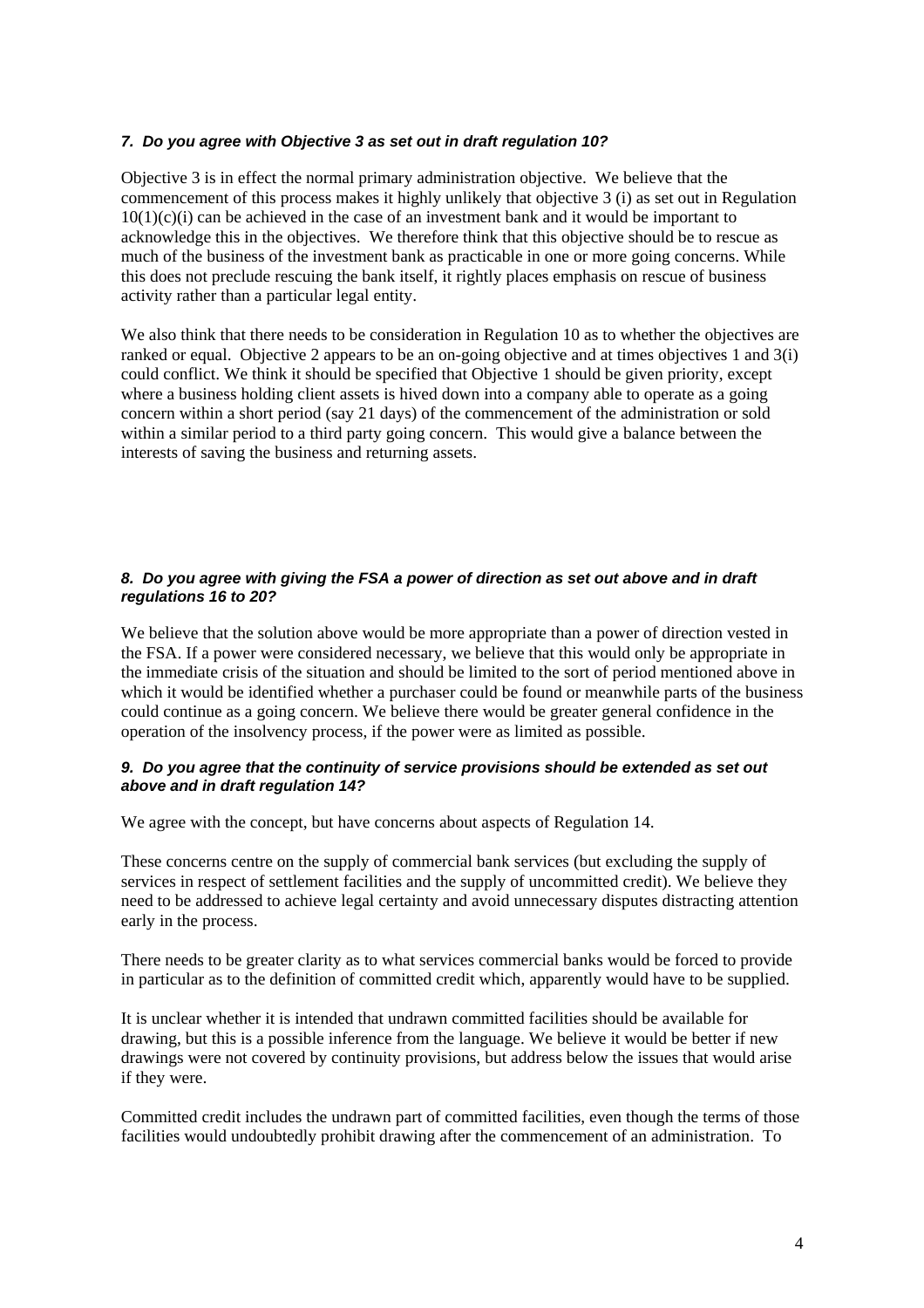allow drawings by the administrator, it would necessary to provide for the disapplication of any relevant lending conditions.

Where facilities are revolving (either short term loans or overdraft) Regulation 14 would need to be clarified to identify whether these are to be available up to their committed (or drawn) amount even though they should be repaid and redrawn. Where repayment is inevitable (eg where the investment bank has directed payment by a third party of the amount due direct to the lender prior to the insolvency), it would need to be specified whether the amount received is available to be redrawn without conditions.

It would need to be clarified whether on demand overdraft facilities are to be treated as committed or not. We would not view these as committed in any sense.

If Regulation 14 provides for repaid funds to be readvanced and/or for committed funds to be advanced unconditionally, then consideration needs to be given as to whether their repayment should be treated as an expense of the administration which must be discharged before realisations are paid to floating charge holders or dividends are paid to unsecured creditors or before the end of the administration if that occurs without any distribution. It seems to us that this should be the case and this is not achieved by Regulation 14(4). However, it would probably be balanced to disapply the rule in Clayton's case (which would have the effect of converting the whole of an overdraft over time into money advanced during an administration), so that only any amount above the starting debit balance remaining outstanding at the conclusion of the administration (alternatively the amount above the minimum debit balance in the course of the administration) is treated as an expense of the administration.

In the event that Regulation 14 provides for repaid funds to be readvanced and/or for committed funds to be advanced unconditionally, Regulation 14(4) should be amended to clarify that interest and other proper bank charges associated with those advances fall within this section and should be paid on a current basis by the administrator (even though interest on funds advanced prior to the administration will not be paid).

Finally, it needs to be recognised that suppliers outside the jurisdiction may not be able to be forced to supply and that suppliers which are themselves insolvent will not be able to supply. It may be appropriate to relieve administrators of any obligation to spend funds seeking to obtain supplies in those circumstances. This is a point of general application, though it is likely to apply to some banking facilities of an investment bank.

#### *10. Do you agree with the modifications to Schedule B1 administration as set out above and in draft regulation 15?*

We believe that these changes are broadly correct.

#### *11. Do you agree with the interaction of the SAR and the Bank Insolvency Procedure as set out above and in Schedule 1 to the draft regulations?*

#### *12. Do you agree with the interaction of the SAR and the Bank Administration Procedure as set out above and in Schedule 2 to the draft regulations?*

With regard to questions 11 and 12 we think the approach taken is practical, even though it creates a complex set of potentially interacting powers and procedures.

#### *13. Do you agree that the Government should ring-fence the operational reserve in legislation so that it can only be used to pay certain suppliers of key services?*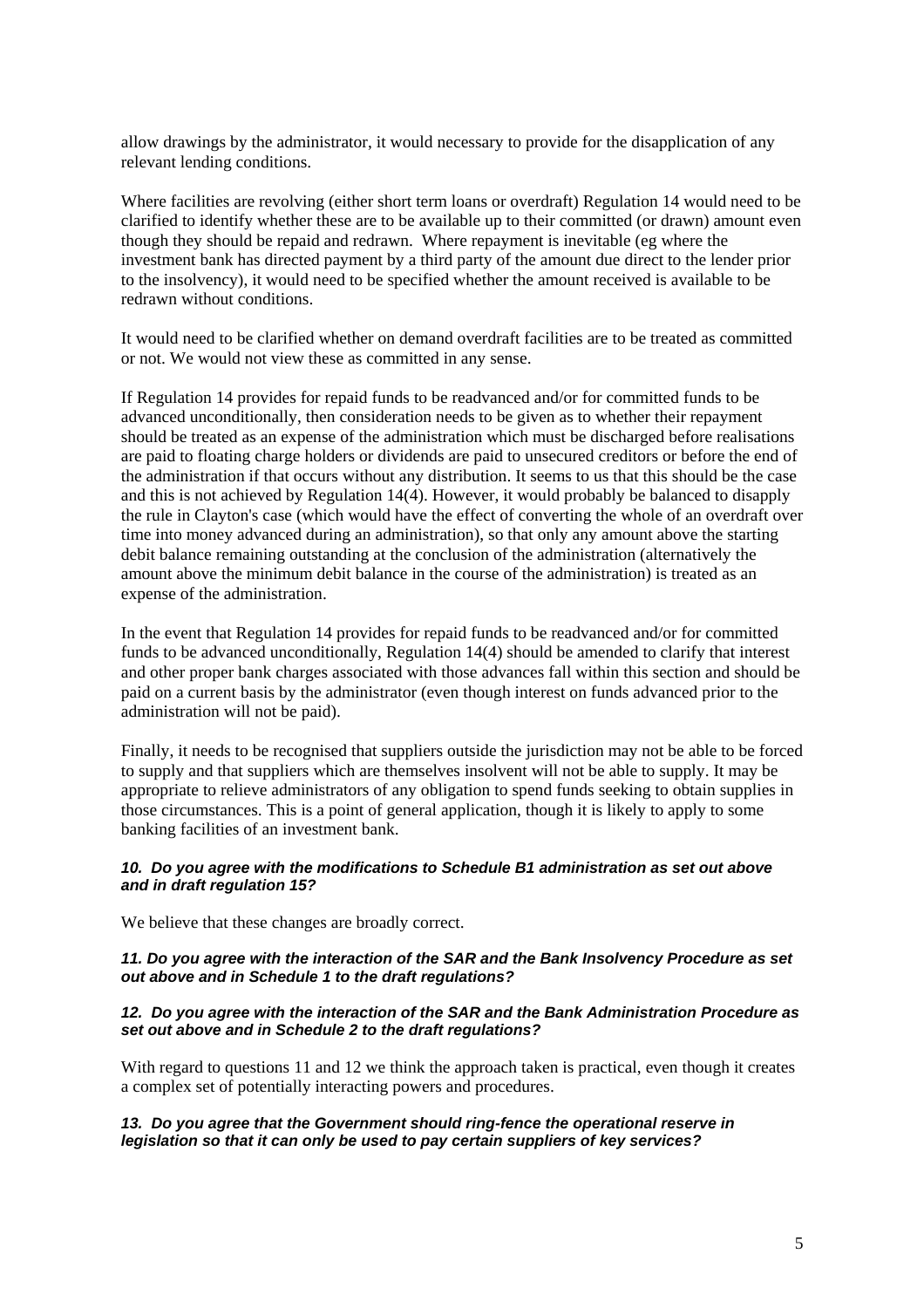Whether the operational reserve is ring-fenced prior to administration is a regulatory matter. If it is ring-fenced, then it should be available to the administrator to assist in funding the administration, so the ring-fence should fall away at that point.

## **The City of London Law Society, the Financial Law Committee and its working party**

The City of London Law Society represents approximately 13,000 City lawyers through individual and corporate membership including some of the largest international law firms in the world. These law firms advise a variety of clients from multinational companies and financial institutions to Government departments, often in relation to complex, multi jurisdictional legal issues.

The Financial Law Committee of the CLLS consists of practitioners in leading firms of solicitors practising in the City of London and advising banks, investment banks and other financial institutions and their clients on major financial transactions and financial structures, including consideration of the insolvency risks related to such transactions and structures, as well as on aspects of financial markets operations. Its working party in relation to the consideration of a special insolvency regime for investment banks consists of:

- Dorothy Livingston Herbert Smith LLP (Chairman)
- David Ereira Linklaters LLP
- Geoffrey Yeowart HoganLovells International LLP
- James Curtis Denton Wilde Sapte LLP
- Philip Hertz Clifford Chance LLP

With review by the following members of the Insolvency Law Committee:

- Hamish Anderson Norton Rose LLP (Chairman)
- Jennifer Marshall Allen & Overy LLP
- Stephen Foster HoganLovells International LLP

## © CITY OF LONDON LAW SOCIETY 2010.

All rights reserved. This paper has been prepared as part of a consultation process. Its contents should not be taken as legal advice in relation to a particular situation or transaction.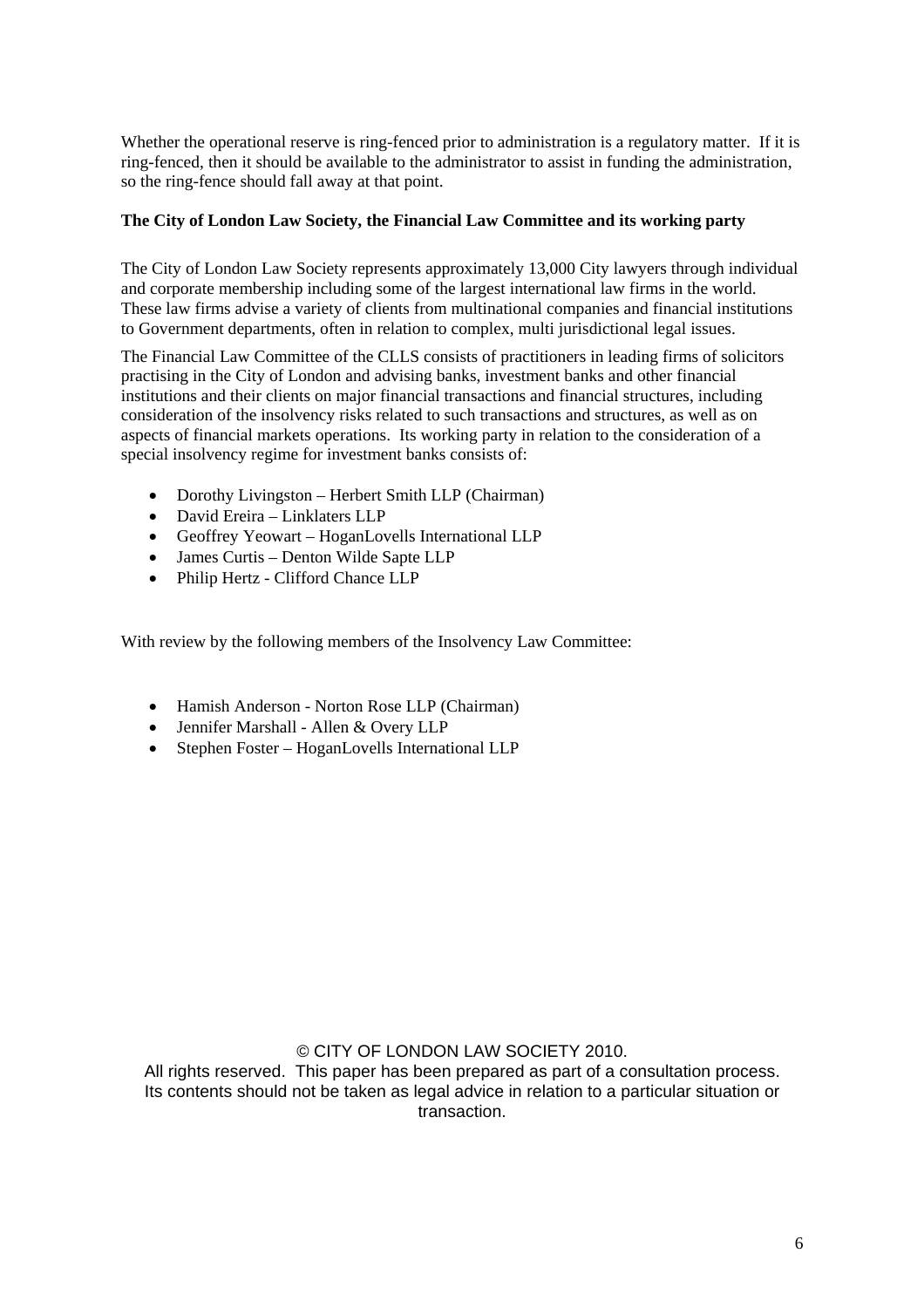#### **Interpretation**

"market infrastructure body" means a recognised clearing house, recognised investment exchange, recognised overseas clearing house or recognised overseas investment exchange in relation to which the investment bank is a counterparty in a market contract or to a market charge or is a member or participant;

#### **Special administration objectives**

**10.**—(1) The administrator has three special administration objectives ("the special administration objectives")—

(a) Objective 1 is to ensure the return of client assets as soon as is reasonably practicable;

(b) Objective 2 is to ensure timely engagement with market infrastructure bodies and the

Authorities pursuant to regulation 13; and

(c) Objective 3 is to either—

(i) rescue the investment bank as a going concern

Alternative (i) rescue as much of the business of the bank as practicable in one or more going concerns, or

(ii) wind it up in the best interest of the creditors.

(2) The order in which the special administration objectives are listed in this regulation is not significant: subject to regulation 16, the administrator must—

(a) commence work on each objective immediately after appointment, prioritising the order of work on each objective as the administrator thinks fit, in order to achieve the best result overall for clients and creditors; and

(b) set out in the statement of proposals made under paragraph 49 of Schedule B1 (as applied by regulation 15), the order in which the administrator intends to pursue the objectives once the statement has been approved.

Alternative: (2) the special administration objectives listed in this regulation should be addressed in the following way:

(a)During the period of  $\lceil \cdot \rceil$  days following his appointment the administrator should seek to identify parts of the business of the investment bank capable of operating as going concerns and to structure the business so that these activities are placed in separate legal entitities able to operate as going concerns or transferred for value to a third party going concern in pursuance of objecting 3(i);

(b)Thereafter priority should be given to objective 1 with regard to those client assets which have not been so transferred;

(c) Objective 2 shall be treated as a continuing objective throughout the administration, but shall not override the obligation of the administrator to achieve the best overall result for clients and creditors under objectives 1 and 2; and

(d) the administrator set out in the statement of proposals made under paragraph 49 of Schedule B1 (as applied by regulation 15), the way in which he intends to pursue the objectives [once the statement has been approved]. Note: it is not clear to us that this statement would be prepared or approved before the objectives were addressed.

(3) The administrator must work to achieve each objective, in accordance with the priority afforded to the objective as provided in paragraph (2), as quickly and efficiently as is reasonably practicable.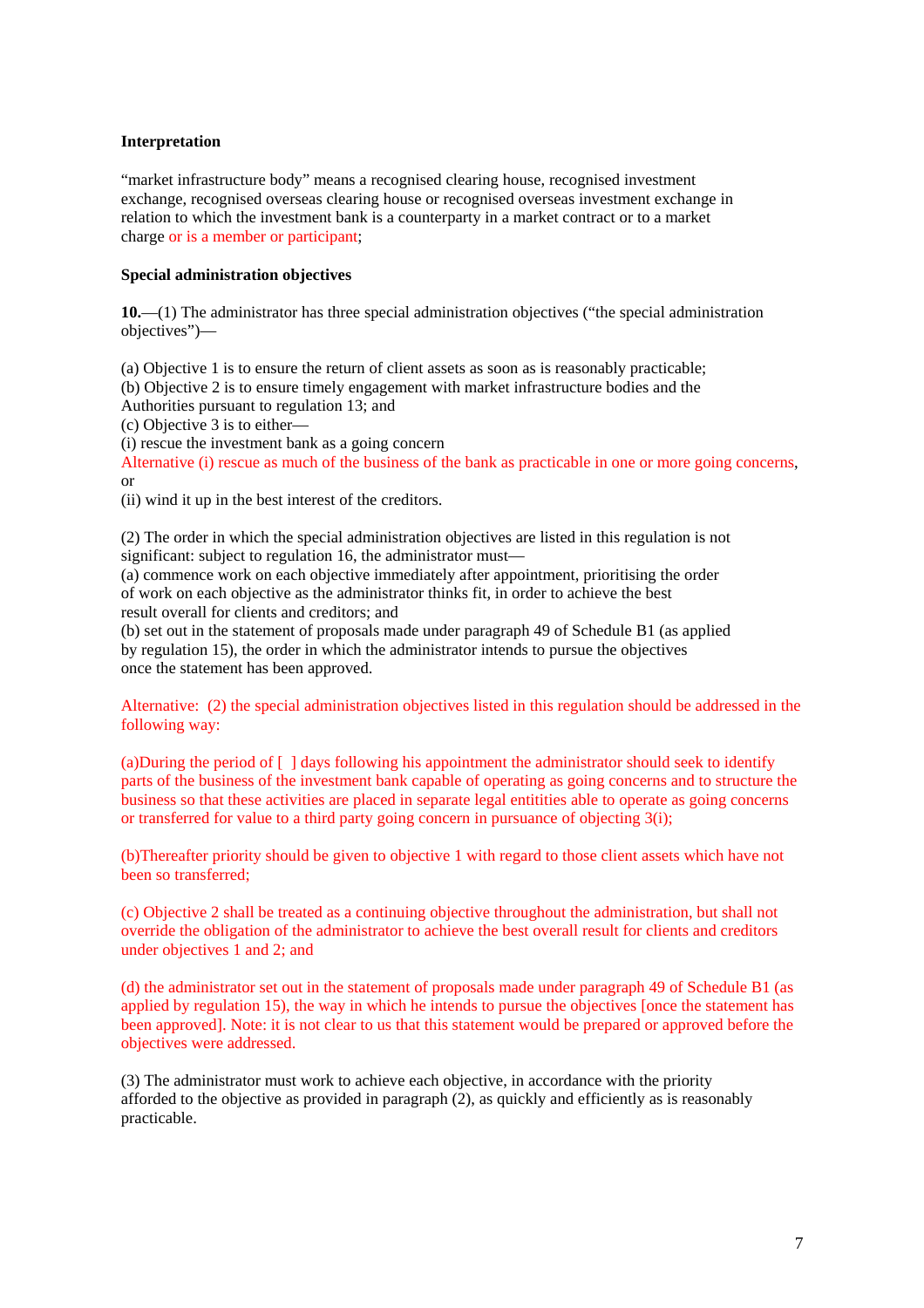#### **Objective 1 – distribution of client assets**

**11.**—(1) If the administrator thinks it necessary in order to expedite the return of client assets, the administrator may  $\begin{bmatrix} \text{apply to the court for authority} \end{bmatrix}$  set a bar date for the submission of— (a) claims to the beneficial ownership, or other form of ownership, of the client assets; or (b) claims of persons in relation to a security interest asserted over, or other entitlement to, those assets.

Note: we do not consider that any application to the court by the administrator should be necessary, but if there were to be mandatory court involvement this would be the best point in the process.

(2) Claims under paragraph (1) include claims that are contingent or disputed.

(3) In setting a bar date, the administrator must allow a reasonable time after notice of the special administration has been published (in accordance with insolvency rules) for persons to be able to calculate and submit their claims.

(4) Where the administrator sets a bar date—

(a) the administrator shall make a distribution of client assets in accordance with the

procedure set down by insolvency rules; Note: we assume that these will allow the holding of reserves in the case of dispute and payment to an agreed account or into court in a case where there is a dispute about entitlement. If not this should be dealt with in this Regulation.

(b) no distribution of client assets may be made after the bar date without the approval of the

court. Note: we believe this requirement is unnecessary and this provision should be deleted. If it remains, the language should be clarified to make it clear that it applies to claims lodged at the bar date, not to the timing of the distribution.

(b) that distribution may be partial where the identified client assets are less than those claimed; (c) further distributions may be made:. and

(d) any claims which cannot be fully satisfied by the return of client assets shall give rise to an unsecured claim in the insolvency of the investment bank to be valued as at the date of the commencement of the special administration. Note: As the bar date rules will affect claims for the return of client assets which fall outside Regulation 12 (eg because the assets are in a single designated account but some of them are missing), it is necessary to deal with the substitute claims if there are insufficient funds – these amendments leave some overlap which could be avoided with reorganisation of Regulations 11 and 12 so that common issues are dealt with only once.

(5) Where the administrator has made a distribution after setting a bar date, if the administrator then receives a late claim of a type described in paragraph (1) in respect of assets that have been distributed—

(a) there shall be no disruption to the distribution that has already taken place;

(b) the late-claiming claimant shall not be able to take any action to pursue those assets against the person to whom the assets have been returned or against any future recipient of those assets,

(c) the late-claiming claimant shall be entitled to share in distributions made after its claim has been made, but only to the same extent as if his claim had been made in a timely manner;

(d) the late-claiming claimant shall have an unsecured claim in the insolvency of the investment bank to be valued at the date of the commencement of the special administration.

Note: we believe that it might be helpful here to set out the rights of late claimants as they should not be deprived of their property rights with no substitution.

(6) The restrictions in paragraph (5) shall not apply where—

(a) the distribution was made by the administrator in bad faith in which the person to whom the assets were returned was complicit; or

(b) the person to whom the assets were returned is later found to have made a false claim to those assets.

(7) In this regulation, "bar date" means a date by which claims as described in paragraph (1) must be submitted.

(8) This regulation does not apply to client assets which should have been held by the investment bank in accordance with rules made under section 139 of FSMA (clients' money)).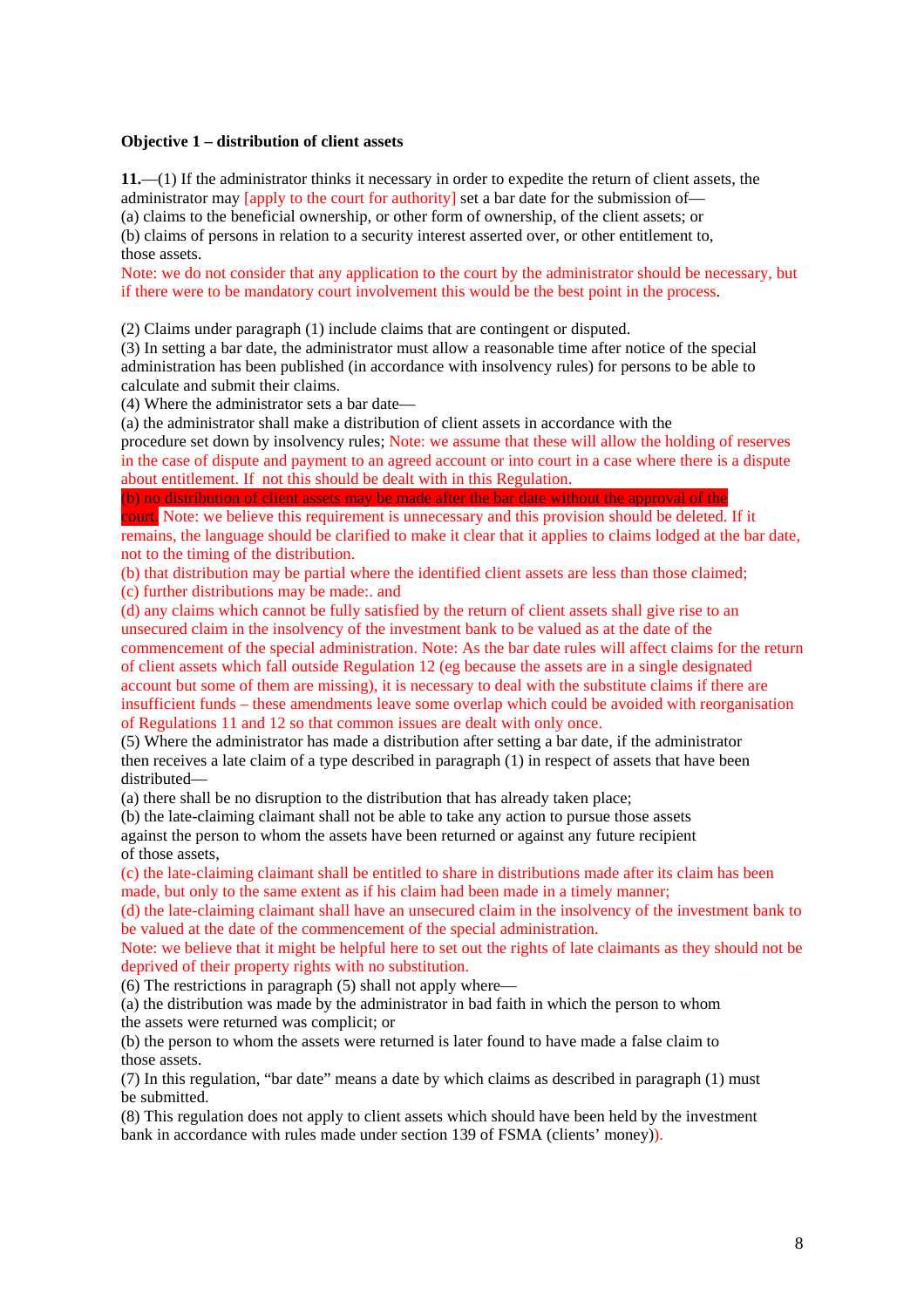#### **Objective 1- shortfall in client assets held in omnibus account**

#### **12.**—(1) This regulation applies if—

(a) the administrator concludes that there is a shortfall in the amount available for distribution of securities of a particular description held by the investment bank as client assets in a client omnibus account [or in an amount of money available for distribution in a client moneys account] which cannot be remedied following the resolution of on-going disputes; and (b) the assets in question are not ones which should have been held by the investment bank in accordance with rules made under section 139 of FSMA (clients' money)..

(2) The administrator, in making distributions, shall ensure (subject to the treatment of late claims as described in regulation 11) that the shortfall in relation to securities has been borne pro rata by all clients for whom the investment bank holds securities of that particular description in that same account in proportion to their beneficial interest in those securities.

(3) Persons (including the investment bank) with a claim on the assets of a particular client shall be entitled to participate in distributions and shortfall claims in respect of the relevant assets in accordance with their entitlement as against that client (subject to the treatment of late claims as described in regulation 11), but at no time shall be entitled to claim in aggregate in excess of the distribution which the client would have been entitled to if there had been no claim by any such person. In particular, where a client's beneficial interest in securities held in the account is subject to a security interest of a third party or the investment bank, any reduction of the client's beneficial interest as a result of the application of paragraph (2) shall limit correspondingly the right of the security holder in respect of the distribution, but shall not affect the rights of the security holder in respect of the client's shortfall claim as described in paragraph (4). [Where there is a dispute as between two or more such persons and/or one or more such persons and the client as to their respective share of a distribution, the administrator may make the distribution as agreed by all or them [or lodge the assets in court] so as to discharge his obligations in relation to that distribution as regards all such persons and the client, leaving the dispute to be resolved between them]; Note: this may be more appropriate as an insolvency rule.

(4) The shortfall borne by a client under paragraph  $(2)$  [or in relation to a client money account] is that client's shortfall claim against the investment bank ("shortfall claim") which shall rank as an unsecured claim.

(5) The value of a client's shortfall claim in relation to securities shall be based on the market price for those securities to which the shortfall claim relates on the date the investment bank entered special administration or, if that is not a business day, on the last business day prior to the investment bank entering administration.

(6) In this regulation—

"business day" has the meaning set out in section 251 of the Insolvency Act;

"client omnibus account" means an account held by another institution in the name of the investment bank, made up of multiple accounts of clients of the investment bank; "market price" means—

(a) the middle price of the security on the day in question published by the Financial Times or an equivalent pricing source; or, if this is not possible to ascertain,

(b) a fair market value for the security as determined by the administrator based on—

(i) historic trading prices for comparable securities for the day in question as published

by the Financial Times or an equivalent pricing source,

(ii) market data in respect of the relevant market on which the security is traded, or

(iii) the result of the operation of any models or pricing methodologies performed by the investment bank or a third party; and

"securities of a particular description" means securities issued by the same issuer which are of the same class of shares or stock; or in the case of securities other than shares or stock, which are of the same currency and denomination and treated as forming part of the same issue.

#### **Objective 2 – engaging with market infrastructure bodies and the Authorities**

**13.**—(1) The administrator shall work with—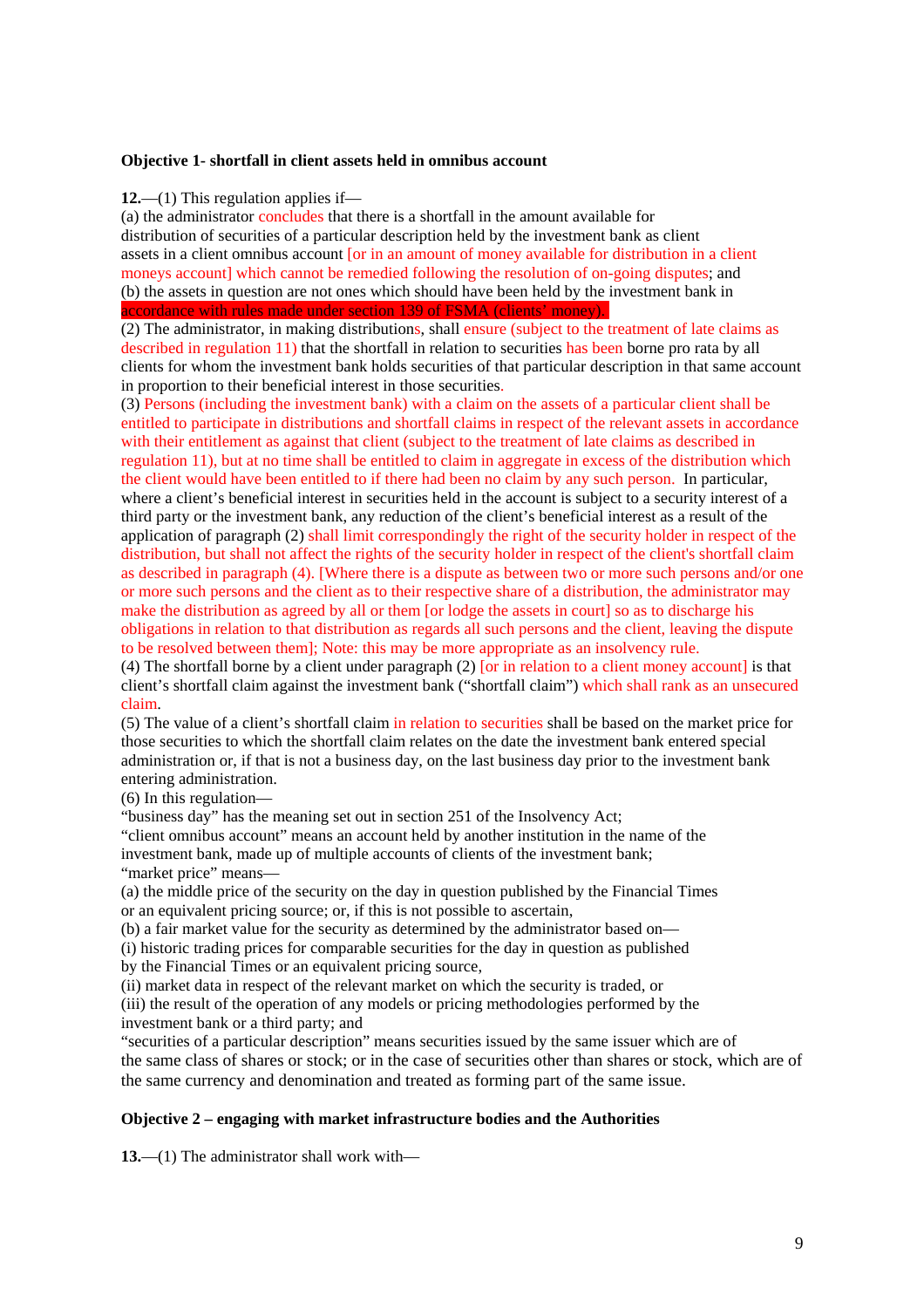(a) a market infrastructure body to—

(i) facilitate the operation of that body's default rules or default arrangements,

(ii) resolve issues arising from the operation of those default rules, and

(iii) facilitate the settlement or prompt cancellation of non-settled market contracts; and

(b) the Authorities to facilitate any actions the Authorities propose to take to minimise the

disruption of businesses and the markets as a consequence of a special administration

order being made in respect of the investment bank.

(2) In paragraph (1), "work with" means—

(a) comply, as soon as reasonably practicable, with a written request from such a body or from the Authorities for the provision of information or the production of documents (in hard copy or in electronic format) relating to the investment bank;

(b) allow that body or the Authorities, on reasonable request, access to the facilities, staff and premises of the investment bank for the purposes set out in paragraph (1),

but no action need to be taken in accordance with this paragraph to the extent that, in the opinion of the administrator, such action would lead to a material reduction in the value of the property of the investment bank.

(3) Where a market infrastructure body has made a request of the type referred to in paragraph (2), that body shall provide the administrator with such information as the administrator may reasonably require in pursuit of Objective 2.

(4) Under this regulation a person shall not be required to provide any information—

(a) which they would be entitled to refuse to provide on grounds of legal professional privilege in proceedings in the High Court or on grounds of confidentiality between client and professional legal advisor in the Court of Session; or

(b) if such provision by the body holding it would be prohibited by or under any enactment. (5) In this regulation—

"default rules" has the meaning set out in section 188 of the Companies Act 1989(**a**); "default arrangements" has the meaning set out in regulation 2(1) of the Financial Markets and Insolvency (Settlement Finality) Regulations 1999; and

"enactment" includes—

(a) an enactment comprised in or in an instrument made under an Act of the Scottish Parliament;

(b) Acts and Measures of the National Assembly for Wales and subordinate legislation; (c) Northern Ireland legislation,

and any regulation, directive or decision of the European Union.

#### **Continuity of supply**

**14.**—(1) This regulation applies where, before the commencement of special administration, the investment bank had entered into arrangements with a supplier for the provision of a supply to the investment bank.

(2) After the commencement of special administration, the supplier—

(a) shall not terminate a supply unless—

(i) any charges in respect of the supply, being charges for a supply given after the commencement of special administration remain unpaid for more than 28 days,

(ii) the administrator consents to the termination, or

(iii) the supplier has the permission of the court, which may be given if the supplier can show that the continued provision of the supply shall cause the supplier to suffer hardship; and

(b) shall not make it a condition of a supply, or do anything which has the effect of making it a condition of the giving of a supply, that any outstanding charges in respect of the supply, being charges for a supply given before the commencement of special administration, are paid.

(3) Where, before the commencement of special administration, a contractual right to terminate a supply has arisen but has not been exercised, then, for the purposes of this regulation, the